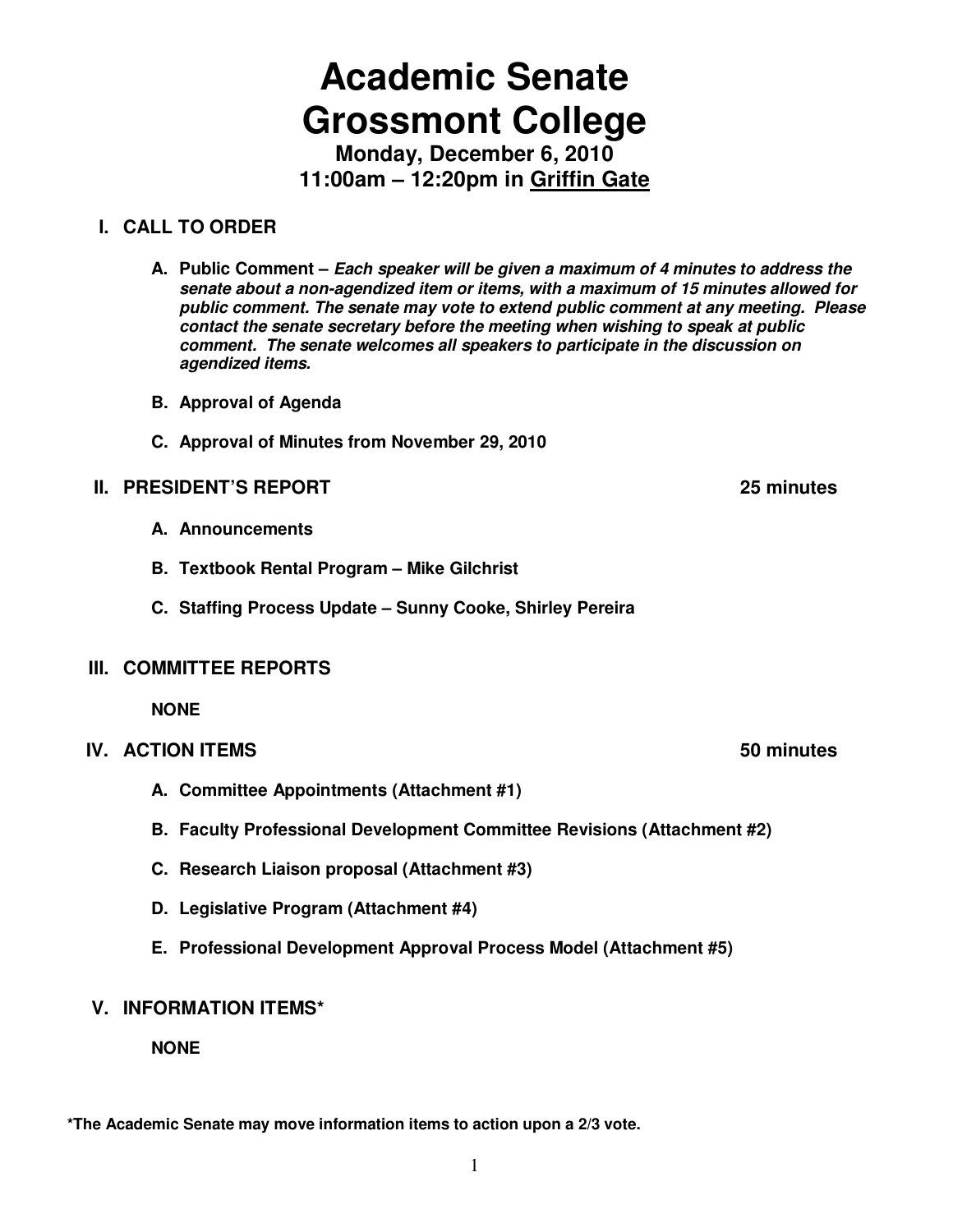## **Academic Senate Grossmont College**

#### **Minutes of the Academic Senate – November 29, 2010**

| X                       | Chris Hill (President)                 | X              | Jade Solan (Comm)                  |   | Edda Temoche-Weldele (Foreign Lang)                |
|-------------------------|----------------------------------------|----------------|------------------------------------|---|----------------------------------------------------|
| X                       | Sue Gonda (VP)                         |                | Victoria Curran (Comm)             | X | Robert Henry (History)                             |
| $\overline{\mathsf{x}}$ | Laura Sim (Senate Officer @ Large)     | X              | Janet Gelb (CSIS)                  |   | Devon Atchison (History)                           |
| X                       | Jeff Lehman (Senate Officer @ Large)   |                | Ronald Norman (CSIS)               |   | Angela Feres (History)                             |
|                         | Devon Atchison (Senate officer @large) | $\mathsf{x}$   | Bonnie Schmiege (Counseling)       | X | Priscilla Rogers (Inter Bus)                       |
|                         | TBD (P/T Senate Officer @large)        | $\times$       | Mary Rider (Counseling)            | X | Patty Morrison (Library)                           |
|                         | David Milroy (Div Sen ALC)             | X              | Cruz Cerda (Counseling)            | X | Julie Middlemas (Library)                          |
| $\mathsf{x}$            | Ann Bryan (Div Sen CTE/WD)             |                | Danny Martinez (Cross Cult Stud)   | X | Jenny VandenEynden (Math)                          |
|                         | Kirin Farquar (Div Sen ESBS)           |                | Joe Orate (Culinary Arts)          | X | Susan Working (Math)                               |
|                         | (Divisional Senator LR)<br><b>TBD</b>  |                | James Foran (Culinary Arts)        |   | Ray Funk (Math)                                    |
| X                       | Mike Lambe (Div Sen MEEW)              | $\overline{X}$ | Kathy Meyer (Dance) - Fall         | X | Irene Palacios (Math)                              |
|                         | Narges Heidari (Div Sen Stu Service)   |                | David Mullen (Dance) - Spring      | X | Shawn Hicks (Math)                                 |
|                         | P.J. Ortmeier (AOJ)                    | $\overline{X}$ | Jane Nolan (DSPS)                  |   | Evan Wirig (Media Comm)                            |
|                         | Lance Parr                             |                | Patrice Braswell-Burris (DSPS)     |   | William Snead (Media Comm)                         |
| X                       | Tina Young (AOJ)                       | $\mathsf{X}$   | Tim Cliffe (Earth Sci)             |   | Derek Cannon (Music)                               |
| X                       | Jennifer Carmean (ASL)                 |                | Judd Curran (Earth Sci)            |   | Paul Kurokawa (Music)                              |
|                         | Jamie Gould (ASL)                      | $\mathsf{X}$   | Oralee Holder (English)            |   | Steve Baker (Music)                                |
| X                       | Israel Cardona (Behav Sci)             | $\times$       | Tony Ding (English)                |   | Joy Zozuk (Nursing) Diane Hellar                   |
| X                       | Gregg Robinson (Behav Sci)             |                | Christopher Farquar (English)      | X | Diane Gottschalk (Nursing)                         |
| X                       | Rob Fargo                              | $\mathsf{X}$   | Sue Jensen (English)               |   | Sharon Sykora (Nursing)                            |
| X                       | Virginia Dudley (Bio Sci)              |                | Adelle Schmitt (English)           |   | Christine Vicino (Occ Therapy)                     |
| X                       | Michael Golden (Bio Sci)               | $\mathsf{X}$   | Lisa Ledri-Aguilar (English)       | X | June Yang (Phil/ Rel Studies)                      |
| X                       | Michele Perchez (Bio Sci)              | $\mathsf{X}$   | Chuck Passentino (ESL)             |   | Ross Cohen (Physics)                               |
| X                       | Brian Keliher (Bus Admin)              | X              | Nancy Herzfeld-Pipkin (ESL)        |   | Stephanie Plante (Physics, Astr. Ph Sc)            |
|                         | Nate Scharff (Bus Admin)               | $\mathsf{X}$   | Barbara Loveless(ESL)              | X | Shahrokh Shahrokhi (Polit Economy)                 |
| X                       | Linda Snider (BOT)                     |                | Jim Tolbert (EOPS)                 | X | Todd Myers (Polit Economy)                         |
|                         | Barb Gillespie (BOT)                   |                | Sylvia Montejano (EOPS)            | X | Lorenda Seibold-Phalan (Resp Ther)                 |
|                         | Andy Biondo (CVT)                      |                | Beth Kelley (Exer Sci/Well)        |   | Rebecca Handley (Resp Ther)                        |
| X                       | Don Ridgway (CVT)                      | X              | Jim Symington (Exer Sci/Well)      |   | Beth Duggan (Theatre Arts)                         |
|                         | Cary Willard (Chemistry)               | X              | Randy Abshier (Exer Sci/Well)      | X | Craig Everett (Theatre Arts)                       |
| X                       | Martin Larter (Chemistry)              |                | Larry Larsen (Exer Sci/Well)       | X | Pete Schmidt (Visual Arts & Humanities)            |
| X                       | Diana Vance (Chemistry)                | X              | Yolanda E. Guerrero (Foreign Lang) |   | Gareth Davies-Morris (Visual Arts &<br>Humanities) |
| $\mathsf{x}$            | Angie Gish (Child Dev)                 | X              | Virginia Young (Foreign Lang)      | X | Jennifer Bennett (Visual Arts &<br>Humanities)     |
|                         | Claudia Flores (Child Dev)             |                | Paul Vincent (Foreign Lang)        | X | Malia Serrano (Visual Arts & Humanities)           |
|                         | Joel Castellaw (Comm)                  |                |                                    |   |                                                    |

#### **GUESTS**:

- Sunita Cooke, President Grossmont College
- Beth Smith, Math Department Faculty, Academic Senate for California Community Colleges (ASCCC) **Treasurer**

**RECORDER**: Rochelle Weiser

#### **I. CALL TO ORDER (11:05)**

#### **A. Public Comment**

#### Todd Myers:

Todd began by apologizing if his comments during the previous meeting seemed aggressive; Todd noted that he does appreciate the work Chris does and feels she is effective in her position. Todd noted that the item that he does have a principled stand on, which he felt was not captured in the previous meeting minutes, is academic freedom. Todd expressed that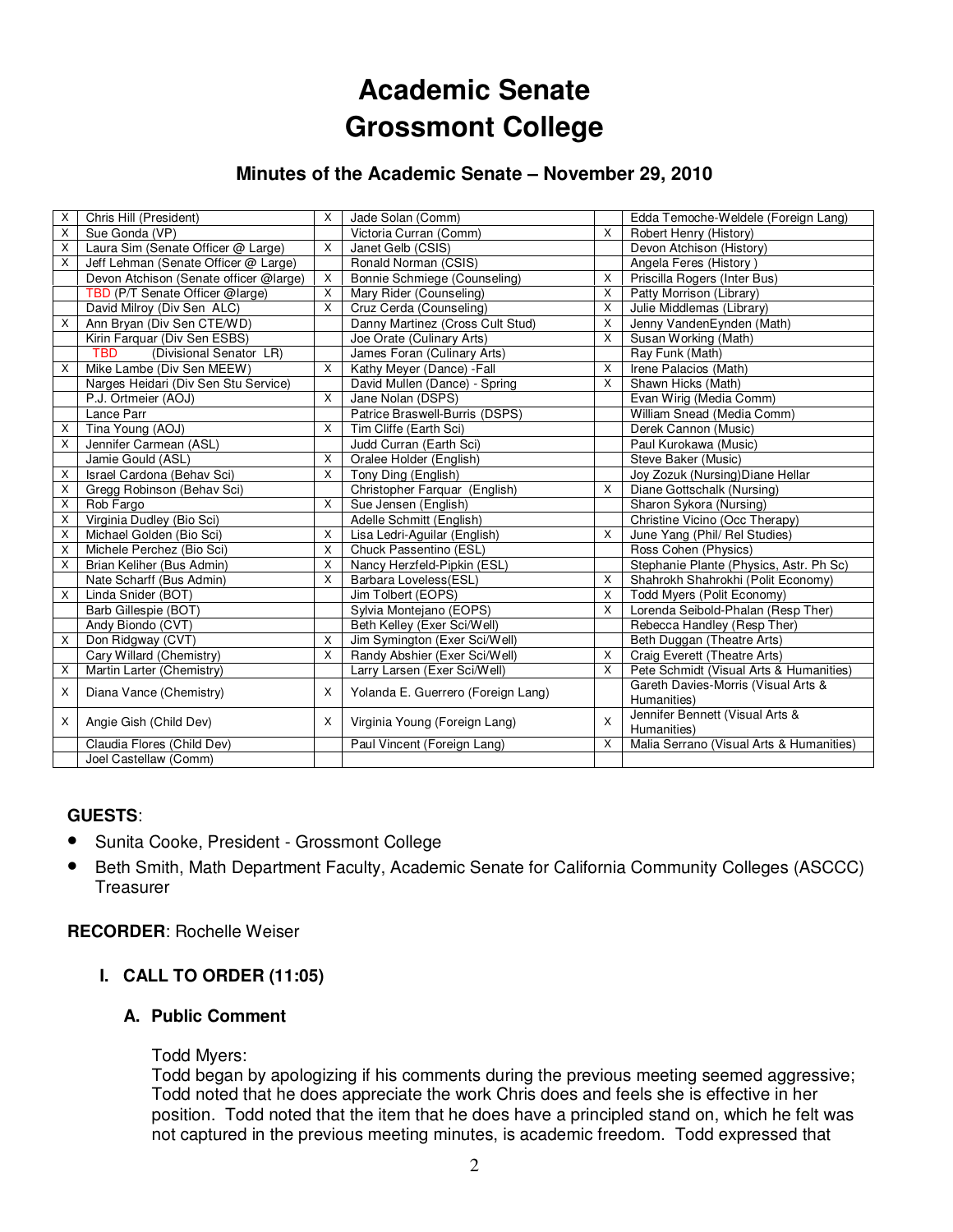through bureaucracy and paperwork more work is created for faculty. He noted that there are universities that allow for flex days and leave the use of that day up to the faculty; this allows for creativity for professional development and keeps the individual's professional development under their control. Todd voiced concern over requiring a pre-approval process; he felt it does not allow freedom to choose items that might better relate to a faculty member's discipline or the independence to develop themselves professionally. He voiced concern that if an individual does not become irate about their professional profile or their personal responsibility they cannot obtain any freedom for themselves; each individual is a grown person and a professional. Todd expressed concern that by denying the autonomy of serious professionals to do their own creative work, it makes them all the same. He noted that this method leads to more bureaucracy; creating more committees, more paperwork, more conformity, thereby diminishing professional autonomy and destroying the teaching profession. He also noted he did not like the idea of taking a simple number to determine whether teachers are effective or not. In closing, Todd noted his concern about faculty sleepwalking away from their professional dignity and academic freedom into more paperwork with little thought or reflection on the hours of time and creativity lost to mindless reproduction of systems of control that do not result in the best for Grossmont College.

#### **B. Approval of Agenda**

A motion was made to approve the day's agenda. M/S/U Morrison/Nolan

#### **C. Approval of Minutes from November 15, 2010**

A motion was made to approve the minutes from November 15, 2010 with the addition of Todd Myer's notation regarding the minutes, specifically his point in the conversation regarding the Professional Development contract was to ask everyone to stop and slow down for a moment, to really consider the items that would bring more freedom and more autonomy to the process rather than more paperwork. M/S/U Robinson/Sim

#### **II. PRESIDENT'S REPORT**

#### **A. Announcements**

Chris began by noting that after the last meeting during a conversation with Oralee they realized clarification was needed regarding reassigned time. Chris explained there were different types of release/re-assigned time; one being the release time that is covered in the union contract (an example being the release time for chairs and coordinators). The second is presidential discretionary release time, which is not covered by the contract. Presidential discretionary reassigned time initially goes through the district Reassigned Time Committee. In addition, recipients of that time are annually asked to report annually on their use of the time and discuss their work for the upcoming year. The president of the college may renew that time as the need continues. Chris clarified that any release time outside what is covered by the contract must go through this process. Michael Golden asked how much reassigned time there was at the college; Sunny Cooke noted that she would provide the exact amount.

#### **B. Plenary Session report-Sue Gonda**

Chris asked Sue Gonda to review the highlights from the Fall Plenary Session. Sue began by reporting that many of the resolutions at the Plenary dealt with two legislative items; SB 1440(transfer degrees) and SB 1143 (connecting student success with funding). Sue then highlighted the resolutions. Sue noted that SB1143 would connect funding at the community colleges with student success. Sue reported that there is a statewide task force being formed to work on what defines student success and noted Beth Smith as ASCCC Treasurer is involved in this process. Some ideas on measuring student success mentioned were: monitoring students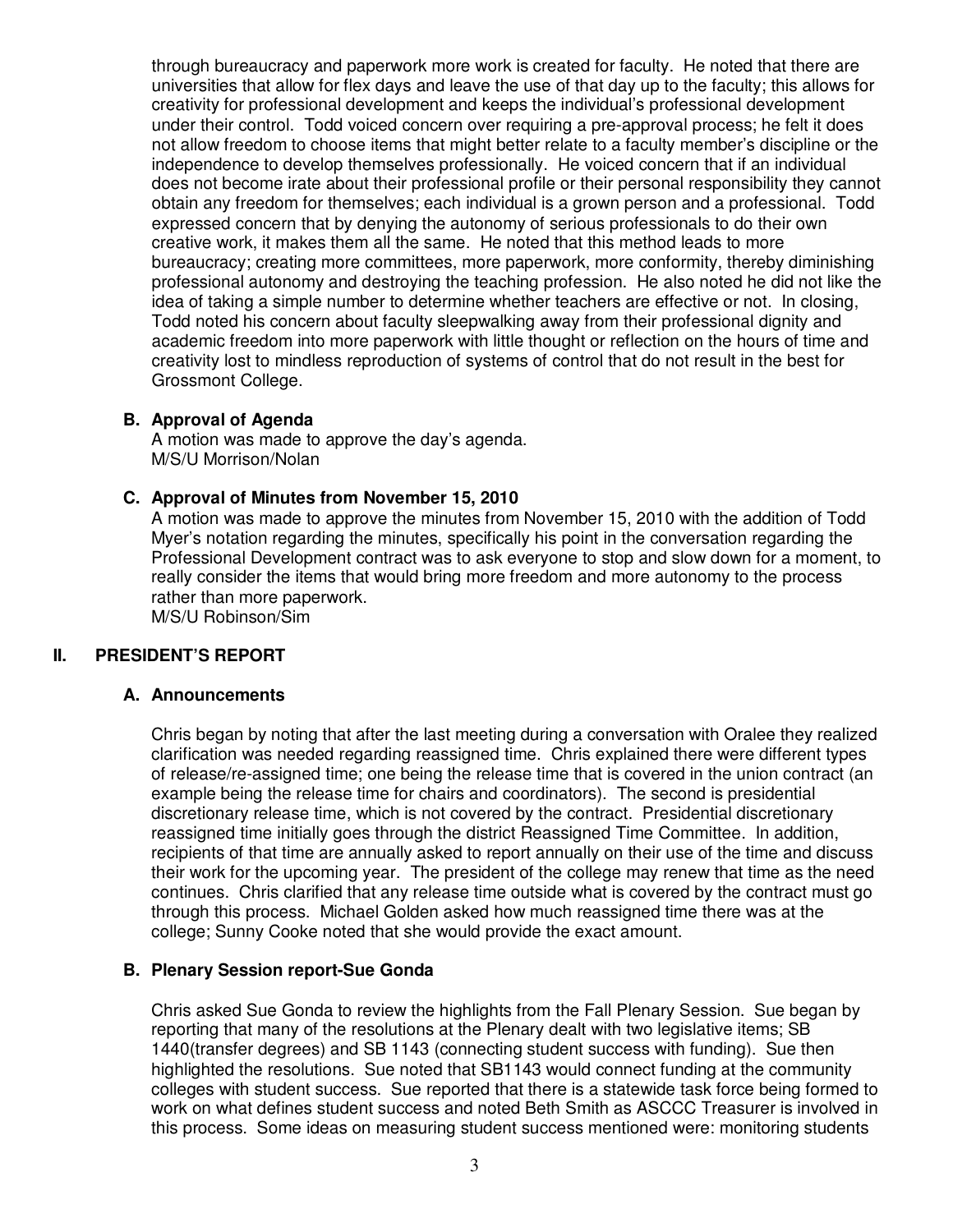as they move from basic skills to college-level coursework and as they complete career development coursework. Sue noted some of the other highlighted resolutions were: supporting a strong faculty voice in all the task forces leading to a student success definition; adding Art History to the disciplines list; faculty professional development and making it a high priority with funding at the state level (which has previously been legislated and not yet seen); encouraging Senates to review/revise the academic freedom statement (new recommendations had been made by the American Association of University Professors-AAUP and sent to the ASCCC Executive Board for review); advocating for part-time faculty. In closing, Sue noted if anyone had additional questions to please contact her. She also noted Beth Smith as a resource regarding the ASCCC.

Chris then asked Beth Smith for any additional comments. Beth reported on the California Post-Secondary Education Commission (CPEC) meeting and their study on Student Success. She noted that through faculty involvement they were better able to focus on new ideas for measuring student success (i.e. what makes sense to track, how many items should be tracked, how do faculty members define student success). She noted that the trend in student success over the last 25-30 years has been almost flat and that many factors go into student success, including things outside the college or faculty control. She noted in order for the data to be helpful, a way to track what the college does have control over needs to be utilized in order to have a better picture of the college's/faculty's impact on student success. Gregg Robinson noted that a simple flat trend in success does not take into account the change in student population over a period of time and could possibly show improvement. Gregg also commented that the best predictor of success at school is often not what happens at school but what happens at home. In closing Chris noted this topic of conversation will be ongoing and one that will continue to deal with how faculty can facilitate the methods used to measure student success.

#### **III. COMMITTEE REPORTS**

#### **A. Upcoming committee work highlights**

Chris began by explaining rather than having each of the committees come to the Senate and report on their upcoming work, the committee chairs would give a highlights report to the Senate Officers Committee(SOC); which Chris could then pass onto the Senate. Chris then reviewed the some of the highlights:

- Professional Development Committee-made changes to the flex week schedule allowing for 10-minute passing periods, is working on an electronic form for submitting professional development activities and a model for approving the activities;
- Student Success Steering Committee-has set goals for the Basic Skills Initiative, one being to continue faculty training and professional development in Basic Skills, develop, improve and expand current programs college wide (i.e. math academy, contextualized learning communities, project success, project learning and ESL programs), and continue ongoing conversations regarding measuring student success;
- Curriculum Committee-is discussing implementation of SB1140 requirements, prerequisites, coordinating a Liberal Arts for Education Degree, and having ongoing discussion of processes for changing SLO's and Course Outlines for records;
- Technology for Teaching and Learning Committee-is developing a tech plan for Grossmont College, integrating technology into the planning process, planning training for the district-wide Microsoft 2010 upgrade districtwide for Fall 2011, and developing a Best Practices document for teaching online courses (concern was raised regarding whether or not requirements for teaching online courses would involve the union and contract. It was clarified that this item would be a best practices document chairs could use as a guide for teaching assignments and would be cleared through both the Senate and the union before being implemented), integrating Eluminate into Blackboard, student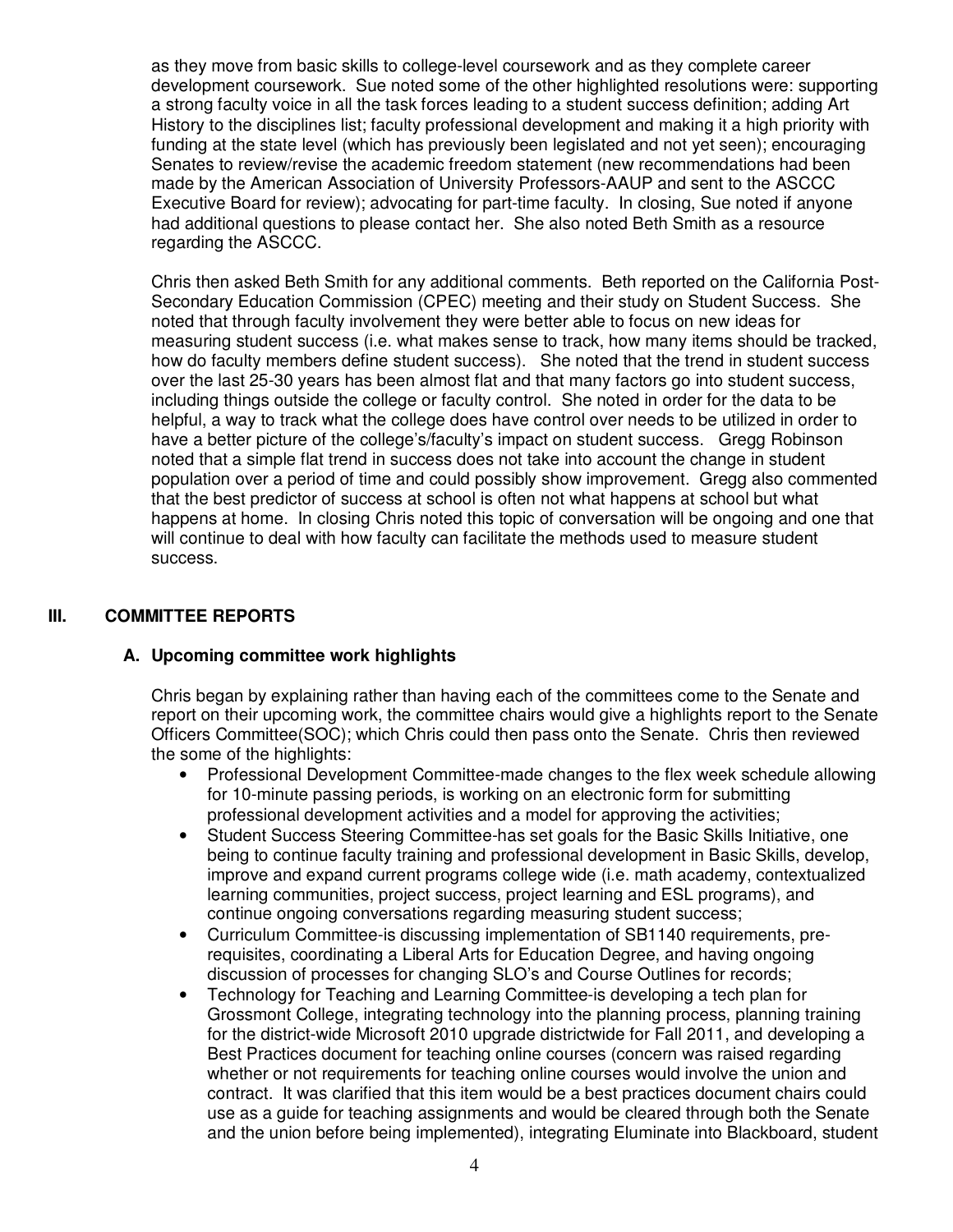orientation for online courses, and a document for academic integrity regarding online courses;

• SLO Assessment -meeting with individual departments to access needs and offer support, offering an assessment workshop to highlight best practices during flex week, offering tutorials, reviewing the SLO Coordinator responsibilities and models.

Chris reported that the Academic Rank committee had not met yet and the Academic Senate Part-Time Faculty Committee just met for the first time and both would be reporting at a later time.

Mary noted that the Faculty Staffing Committee had not met and was not sure if this was due to the restrictive hiring practices (due to the budget) at the moment. Chris clarified that the committees she reported on were strictly committees that reported to the Academic Senate, but that the specific issue Mary raised would be on the Senate agenda for the next meeting.

#### **IV. ACTION ITEMS**

**None** 

#### **V. INFORMATION ITEMS**

Chris reviewed that the information items were being presented so that the Senators could share the information with their constituents. Chris noted that there is only a week between this meeting and the next, and encouraged Senators to make a point of sharing the information. She noted she would also be sending an e-mail to all faculty regarding the information items. Chris then clarified that as information items they would not have a discussion or debate on the items but opened the floor for questions and clarification of the items. Chris then noted that the items were available as a handout.

#### **A. Committee Appointments**

Chris reviewed the list and noted some committee positions are at large (from any discipline) and some are discipline specific. She noted that she does contact all those that expressed interest in joining the committees (both appointees and not) via email.

#### **B. Faculty Professional Development Committee Revisions**

Chris reviewed the proposed composition of the committee and explained that at various times the committee has needed the input from the different divisions. The proposed composition would allow for representatives from each of the divisions. Some discussion occurred regarding the original composition of the committee and previous department involvement in the committee, often tied to the need within the department or division for approval of department specific professional development activities. It was suggested that an "at large" position be available as well, for those situations and for individuals interested in professional development. The question was raised as to the need for the SLO Coordinator to be a part of the committee; Chris deferred an answer until the next meeting when Devon could be present and possibly explain the need.

#### **C. Research Liaison proposal**

Chris explained that with the ongoing discussions on student success, program review, and planning (among other things) there is a general need for both quantitative and qualitative data and a way to make the data useful. Chris explained that a task force composed of faculty, staff and administrators from across campus was formed to formulate ideas on how to create a framework for interpretation and use of the data being collected. Chris then reviewed the needs of the college and asked the other members of the task force to comment. Oralee noted that at the department frustration often occurs when research data is collected and reported, but then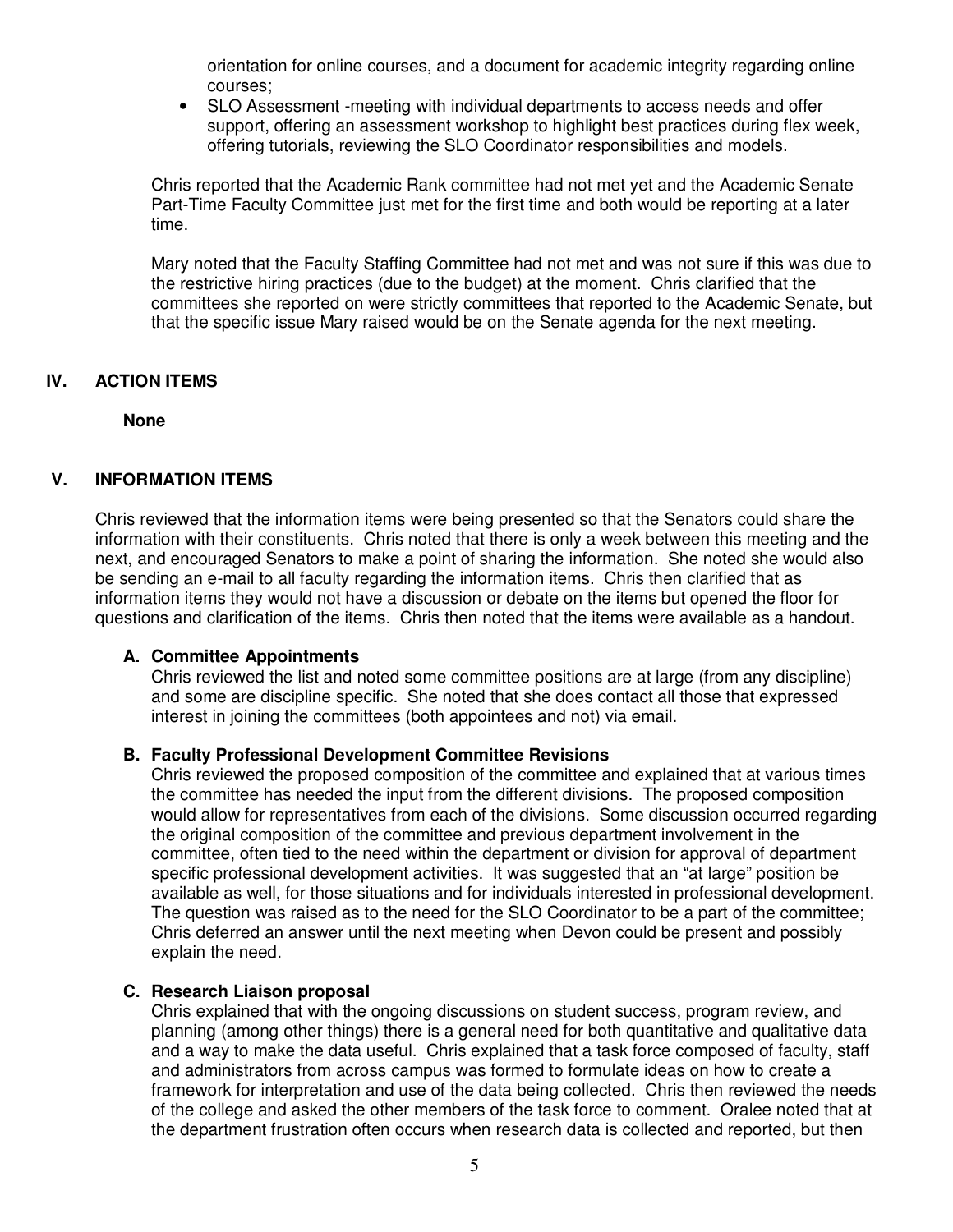there is no follow-up; often no one in the department knows who at the district to contact or even how to begin the process. She noted that as discussion occurred the need for an individual on the Grossmont College (GC) campus, who knows the various departments, is working for the interests of GC, and can be a contact between GC and the district whose purpose would be to assist in the recording, interpreting and finding of research data. Sue Gonda noted that by having one person as a liaison they would be aware of the studies that have already been done and provide the information. Bonnie Schmiege noted that it would be helpful to have someone that would come back to the departments with the data to help motivate the department to utilize what has been found. It was suggested perhaps this liaison could be included in the professional development committee revision.

The question was raised regarding what the release time for the position would be; Chris explained that had not been determined as yet, first it needed to be discussed whether or not the Senate would like to endorse the concept, the Task Force would need to further review the requirements of the position and develop a proposal to go to the Reassigned Time Committee. Chris encouraged the Senators to get feedback on the liaison position and reiterated she would send out the information to all faculty.

#### **D. Legislative Program**

Chris reviewed that each year Grossmont College has a legislative program, key positions that the district wants to support and pursue with state legislators. Chris then highlighted items that had been changed; the addition of prerequisites and changing lower costs of textbooks to pursuing affordable textbooks.

#### **E. Professional Development Approval Process Model**

Chris presented the Proposed Models for Approval of Independent Professional Development Activities document. Chris explained that Title 5 does have criteria for qualifying activities for flex credit and that is why GC needs a way in which to approve/certify activities. Chris asked Martin Larter and Cliff Quinn to review the options. Cliff noted that the committee's goal is to streamline and simplify the process. Martin noted that this process is for the items that are not included during flex week. It was noted for full time and part-time faculty, it covers any independent projects. Chris then reviewed the current process for independent projects; all the forms are available on the Faculty Professional Development website. Some of the questions that arose were: whether pre-approval was required by law; would there be a list of acceptable activities; could a online form be available with a database of activities.

Cliff noted that by creating a listing of acceptable and unacceptable activities it will facilitate the process. It was noted that many departments would like to keep the approval within the department; could departments have the option of having the chair approve the activities or having the committee do it? Michael Golden expressed concern that this item might be negotiable. Chris reiterated that professional development is part of the senate's 10+1. She noted that conversations regarding flex activities would need to occur with the union as it is an item of overlap. Chris noted they would find out if activity approval is mandated by Title 5, but clarified that approval for activities is a practice already in place and what the Professional Development Committee would like to know is how the faculty like to have those activities approved; via the chairs or a committee. In closing Chris noted a pros and cons list in the handout that the committee had developed for the faculty to review.

Meeting Adjourned at 12:25 pm Next meeting is scheduled for December 6, 2010. CH: rw

The Academic Senate minutes are recorded and published in summary form. Readers of these minutes must understand that recorded comments in these minutes do not represent the official position of the Academic Senate. The Academic Senate expresses its official positions only through votes noted under "Action."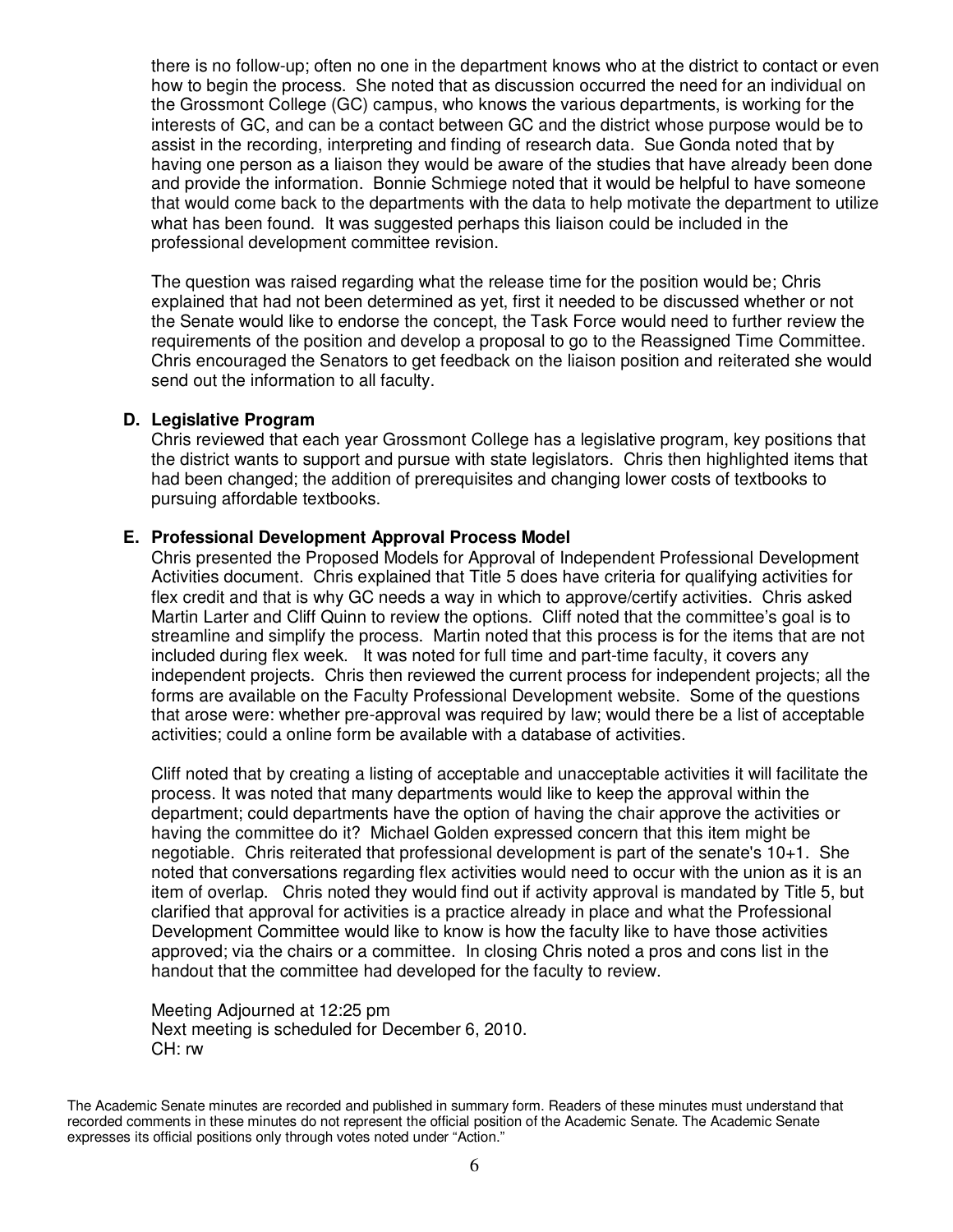#### **2010-11 Committee Appointments – Part 2**

#### **Campus Art Review**:

 $\triangleright$  Gwenyth Mapes

#### **Continuing Education and Fee-based Advisory Committee:**

 $\triangleright$  Scott Barr

#### **Curriculum:**

- $\triangleright$  Angela Feres
- $\triangleright$  Brian Keliher
- > Joann Carcioppolo
- $\triangleright$  Patrice Braswell-Burris

#### **Institutional Review Committee:**

- $\triangleright$  Diana Vance
- $\triangleright$  Angela Feres
- > Joann Carcioppolo
- $\triangleright$  Patty Morrison
- $\triangleright$  ALC rep to be determined

#### **Sabbatical Leave Committee:**

- $\triangleright$  Shina Alagia
- > Mary Rider

#### **Technology for Teaching and Learning:**

William Snead

#### **Screening/Interviewing Committees:**

#### **Clerical Assistant, Child Development Center:**

- $\triangleright$  Angie Gish
- $\triangleright$  Claudia Flores

#### **Senior Student Services Assistant:**

 $\triangleright$  Mary Rider

#### **"Computer Lab Technician – Evening"**

- $\triangleright$  Jeff Waller
- $\triangleright$  Julie Middlemas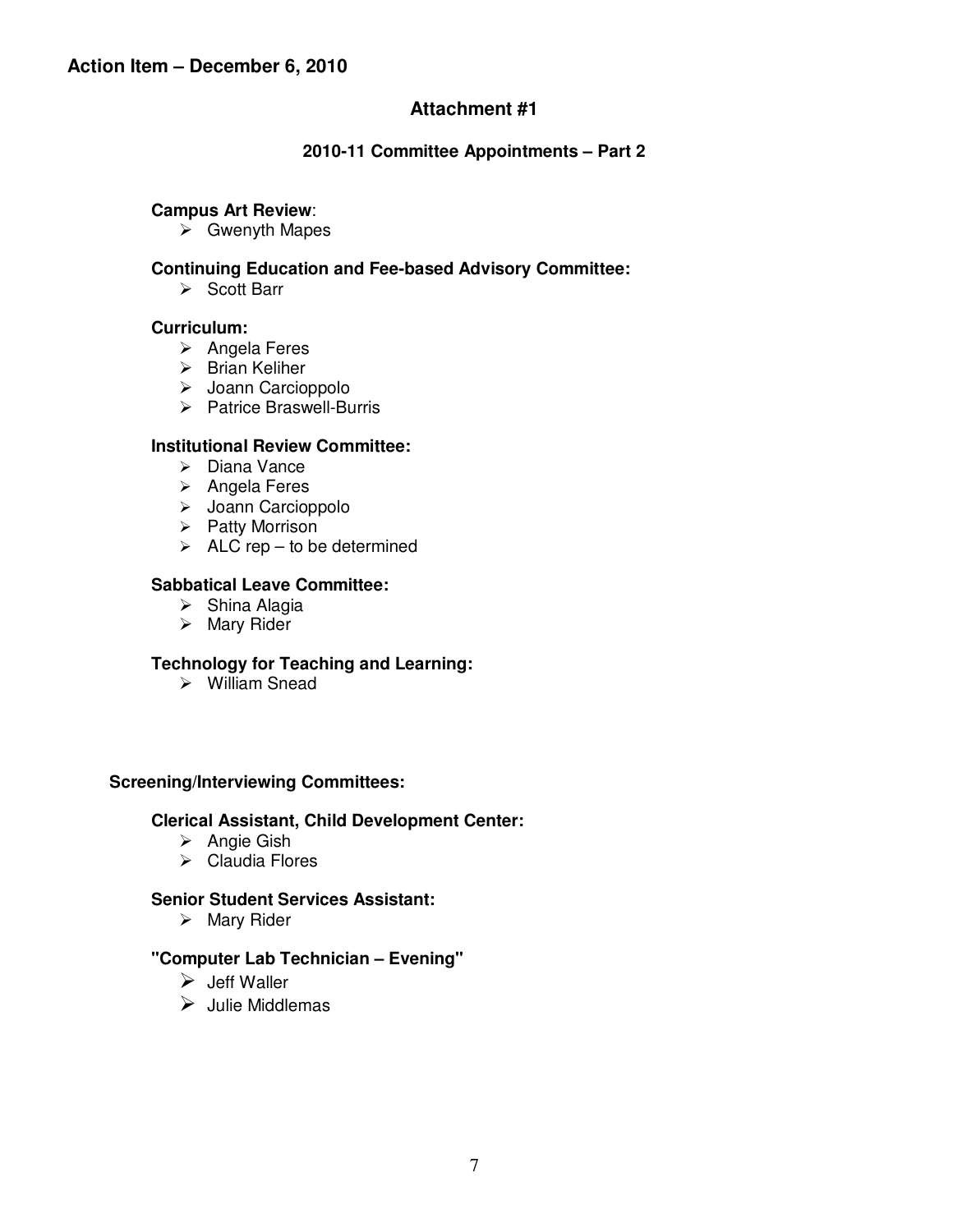Proposed Committee Revisions

|                                                                                             | <b>FACULTY PROFESSIONAL DEVELOPMENT COMMITTEE</b>                         |  |  |  |  |
|---------------------------------------------------------------------------------------------|---------------------------------------------------------------------------|--|--|--|--|
| Charge                                                                                      | This Academic Senate-appointed committee addresses all issues             |  |  |  |  |
|                                                                                             | concerning faculty professional development. It (1) plans, approves,      |  |  |  |  |
|                                                                                             | implements, and evaluates flex week, (2) oversees professional            |  |  |  |  |
|                                                                                             | development activities during the academic year, (3) administers and      |  |  |  |  |
|                                                                                             | disperses available funds committed to faculty professional               |  |  |  |  |
|                                                                                             | development, and (4) submits appropriate reports, such as needs           |  |  |  |  |
|                                                                                             | assessment and activity evaluations, to district and state entities.      |  |  |  |  |
| <b>Meeting Schedule</b>                                                                     | Second Thursdays $3:30 - 5:00$ p.m.                                       |  |  |  |  |
| <b>Chair</b>                                                                                | Faculty Representative (from within the committee membership)             |  |  |  |  |
| <b>Composition</b>                                                                          |                                                                           |  |  |  |  |
|                                                                                             | Faculty Representatives (7)                                               |  |  |  |  |
|                                                                                             | <b>Non-voting Resource Members:</b>                                       |  |  |  |  |
|                                                                                             | <b>Student Success Steering Committee liaison</b>                         |  |  |  |  |
|                                                                                             | SLO coordinator or designee                                               |  |  |  |  |
|                                                                                             | CATL coordinator or designee                                              |  |  |  |  |
|                                                                                             | <b>TTLC</b> liaison                                                       |  |  |  |  |
| <b>Adopted</b>                                                                              | February 8, 2002                                                          |  |  |  |  |
| <b>Revised</b>                                                                              | August 29, 2003; October 1, 2004; May 27, 2005; May 26, 2006;<br>May 2009 |  |  |  |  |
| Notes The committee chair (or one of the co-chairs) should regularly attend Academic Senate |                                                                           |  |  |  |  |
| meetings.                                                                                   |                                                                           |  |  |  |  |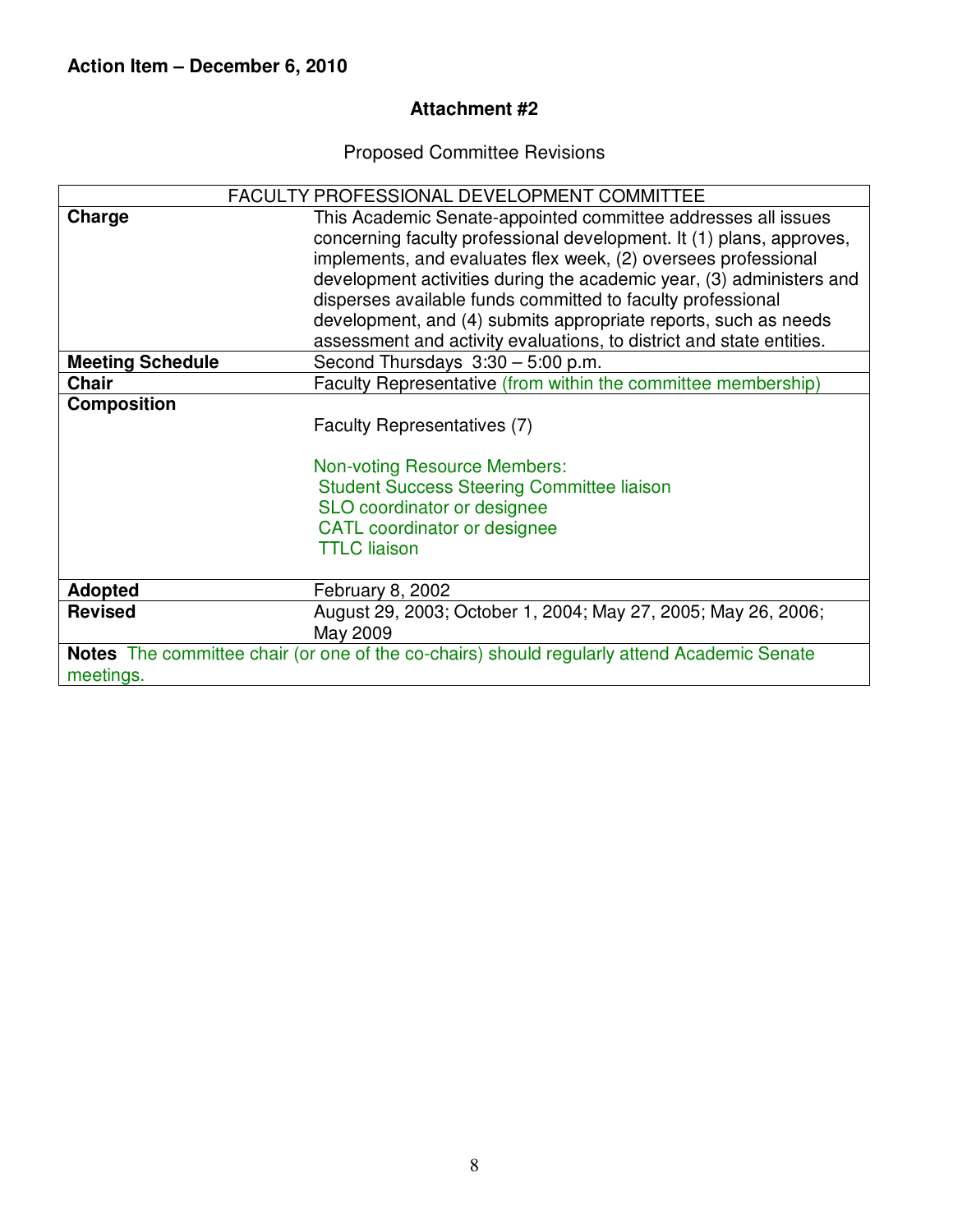#### **Proposed Research Liaison Position**

The college has need for effective collection, analysis, and interpretation of data and information within a number of our processes (i.e. program review, strategic and annual planning, student success, SLO assessment, and accreditation). The proposal research liaison position would be filled by a faculty member who could work closely with faculty, staff, and administrators to determine data needs, assist in developing a comprehensive research program for the college (including easy to access standard reports), and help mentor them in the effective use of both quantitative and qualitative information.

#### **Needs of College**:

- Oversight of progress toward achieving college strategic planning goals;
- Monitoring of institutional effectiveness measures (i.e. key performance indicators);
- Coordination of ongoing data used by program review, outcomes assessment, accreditation, and various college initiatives into a coherent research agenda;
- Support and training to faculty and staff for data analysis and interpretation;
- Support of unit action plan progress and evaluation; and
- Analysis of data and facilitation of data-informed discussions.

#### **Two-part framework**:

- Institutional Excellence Committee (already provided for within revised planning process); and
- Research Liaison (a faculty member from the college).

#### **Basic responsibilities of Research Liaison**:

- Assist in the prioritization of projects related to institutional research and the development of a comprehensive college research program;
- Provide hands-on data analysis, interpretation of analysis, and preparation of standard reports for both internal and external use and distribution;
- Translate data into usable information for the college community;
- Work to enhance effective data and information flow between the college and the district Office of Research, Planning, and Institutional Effectiveness, and partner with other offices, faculty, and staff to enhance college-wide data collection and analysis; and
- Act as a liaison to academic, student service, and administrative units on issues regarding program review, assessment, accreditation, and other research.

#### **Basic qualifications for Research Liaison**:

- **Experience in quantitative and qualitative research methods;**
- A strong statistical and analytical skill set;
- **Excellent oral and written communication skills;**
- **Effective leadership and organizational skills;**
- The ability to work independently, attend to multiple projects simultaneously, and meet deadlines; and
- Demonstrated experience as a leader of or participant on college committees related to planning, student success, accreditation, and/or institutional excellence.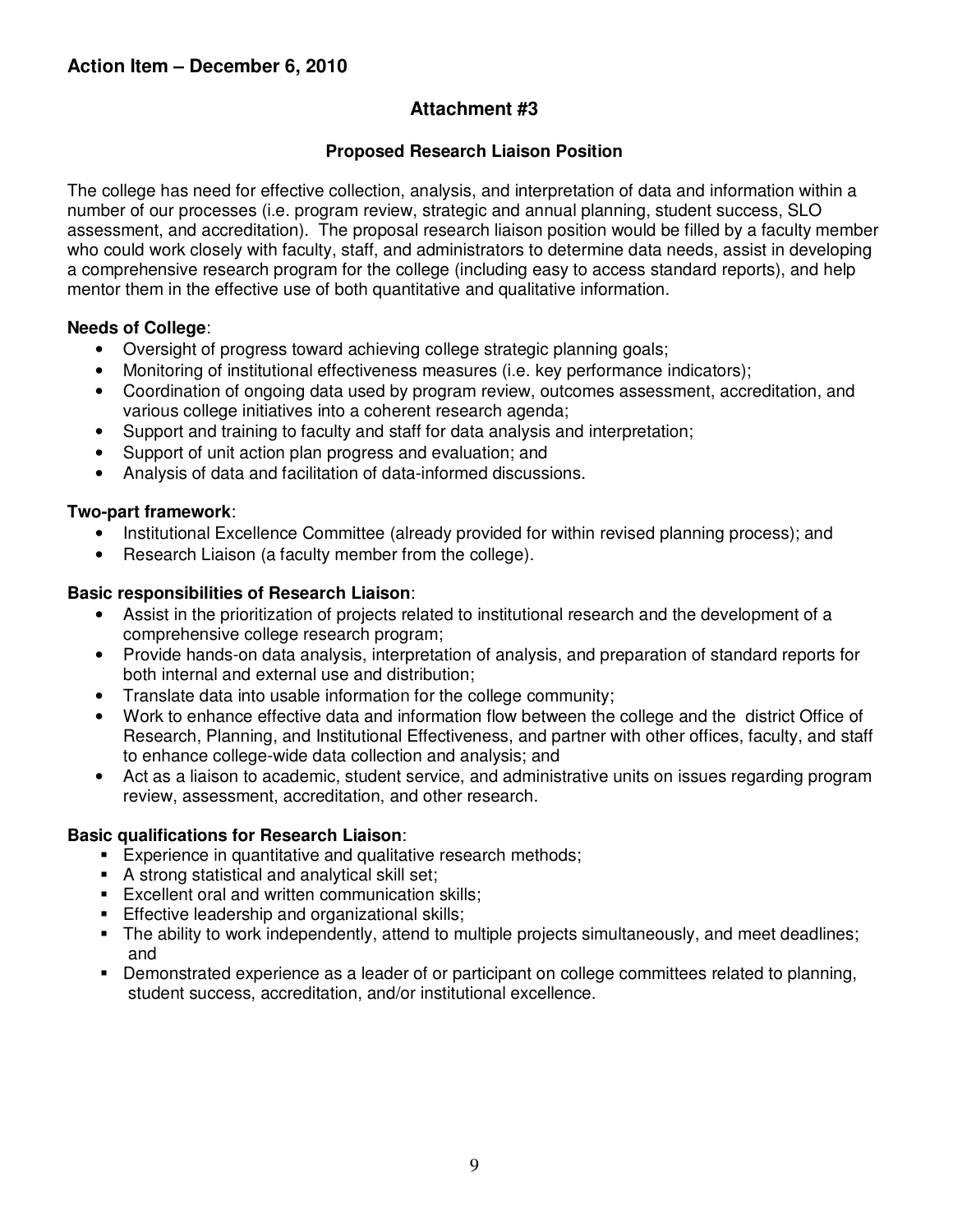#### **Legislative Program DRAFT 3 11-18-10**

Per Legislative Strategy Committee discussion 11/15, the following draft positions are presented. Considerations during discussion included the importance of addressing both access and success, programs and services and using wording that establishes broad principles that will enable the District to act proactively to help shape legislation. The positions are consistent with the GCCCD Strategic Plan 2010-2016, including its 2010-2011 implementation plan. The final adopted legislative program, because it has the approval of all constituencies, is a powerful collective tool for the positions taken.

This draft is ready for distribution and further discussion. If you would like me to attend any meeting where it is discussed, please let me know. Once the broad principles are approved, background information will be drafted to provide data, circumstances and rationale. Thank you all for your insights and assistance. Dana

#### **Grossmont-Cuyamaca Community College District 2011-2012 Legislative Program (State Issues)**

#### **Access to Programs and Services**

The Grossmont-Cuyamaca Community College District supports:

- 1. Maintenance of access to programs and services
- 2. Maintenance of effective transfer and articulation processes from community college to four-year universities

#### **Student Success**

The Grossmont-Cuyamaca Community College District supports:

- 3. Program policies that facilitate seamless student transition, including assessment, placement, basic skills, non-credit programs and effective implementation of prerequisites
- 4. Funding for basic skills development
- 5. Affordable textbooks and materials

#### **Fiscal Stability and Accountability**

The Grossmont-Cuyamaca Community College District supports:

- 6. Fiscal and accountability standards that are quantifiable, educationally sound, reduce duplication, include a long-term perspective, and reflect the diverse needs and academic and vocational goals of community college students.
- 7. Measures to permanently backfill property tax shortfalls
- 8. Replacement of purchasing power for educational services that has been lost to to lack of COLA, funded growth and continued deferrals of funds owed.